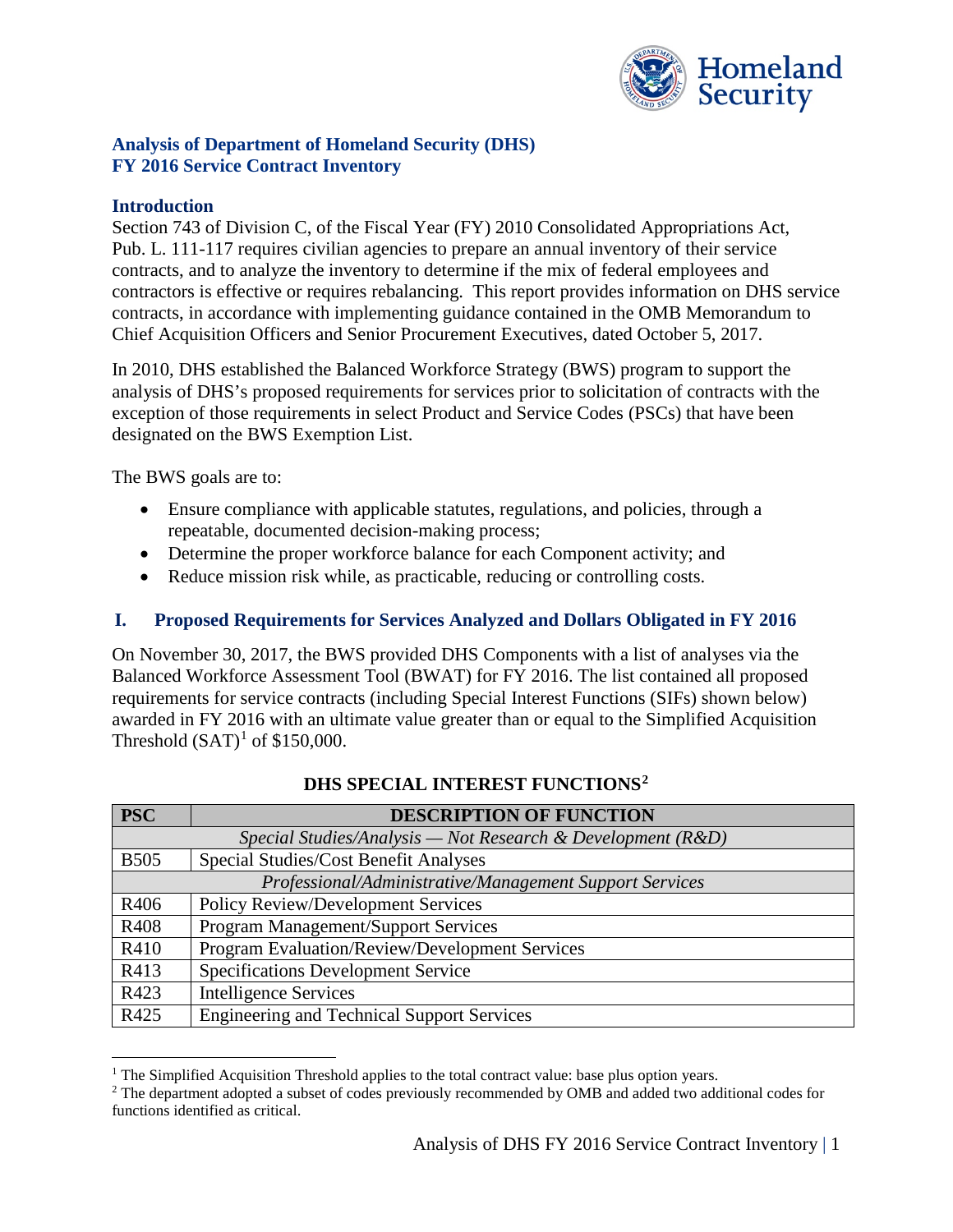| R497                                           | <b>Personal Services Contracts</b>            |  |  |
|------------------------------------------------|-----------------------------------------------|--|--|
| R499                                           | <b>Other Professional Support Services</b>    |  |  |
| R699                                           | Other Administrative Support Services         |  |  |
| R707                                           | Contract/Procurement/Acquisition Support      |  |  |
| R799                                           | <b>Other Management Support Services</b>      |  |  |
| <b>Information Technology Support Services</b> |                                               |  |  |
| D302                                           | IT & Telecom Systems Development Services     |  |  |
| D307                                           | IT $&$ Telecom – IT Strategy and Architecture |  |  |
| D310                                           | IT & Telecom – Cyber Security & Data Back-up  |  |  |
| D314                                           | IT & Telecom $-$ System Acquisition Support   |  |  |
| D399                                           | IT & Telecom – Other IT & Telecommunications  |  |  |

Components were required to review the FY 2016 BWAT Analysis list, confirm all contracts were analyzed under the BWS review process, and produce the requested information December 22, 2017. Components were also required to submit additional BWS analyses completed during FY 2016 that were not included in the contract inventory data call for technical review.

**Dollars Obligated in FY 2016**. The total value of all proposed (single and multi-year) requirements for service contracts identified for BWS analysis was \$66,470,711,789<sup>[3](#page-1-0)</sup>.

# **II. Methodology Used to Support Analysis**

The department based this report on data entered by the Components into the Balanced Workforce Assessment Tool (BWAT). The BWAT is an enterprise-wide online questionnaire used to analyze proposed requirements for services and re-competed work functions. The BWAT enabled Components to categorize work as an inherently governmental function (in accordance with OFFP Policy Letter 11-01, FAR 7.5, HSAM 3007.5), personal services (in accordance with FAR 37.1), closely associated with an inherently governmental function (OFFP Policy Letter 11-01, OFPP M-09-26 memo, FAR 7.5 & 37.1, Section 736), or a critical function (OFPP Policy Letter 11-01). The analysis further included assessment of possible mission risk, level of contractor oversight and management needed, mitigation strategies, and cost analysis. The results of this analysis facilitate recommended sourcing decisions – whether work functions must be performed by federal personnel only, or can be performed through a combination of federal expertise and contractor support. For the purposes of this report, the department focused on contracts awarded or exercised in FY 2016.

# **III. Summary of Findings**

 \$150,000 using the BWAT. Below are the total numbers of contracts analyzed via the BWS Components analyzed 1,288 requirements with an ultimate value equal to or above the SAT of process in each PSC in comparison with the total number of FY 2016 service contracts.

<span id="page-1-0"></span><sup>&</sup>lt;u>.</u> <sup>3</sup> Total value denotes base plus option years of service contracts, including IDIQ contracts.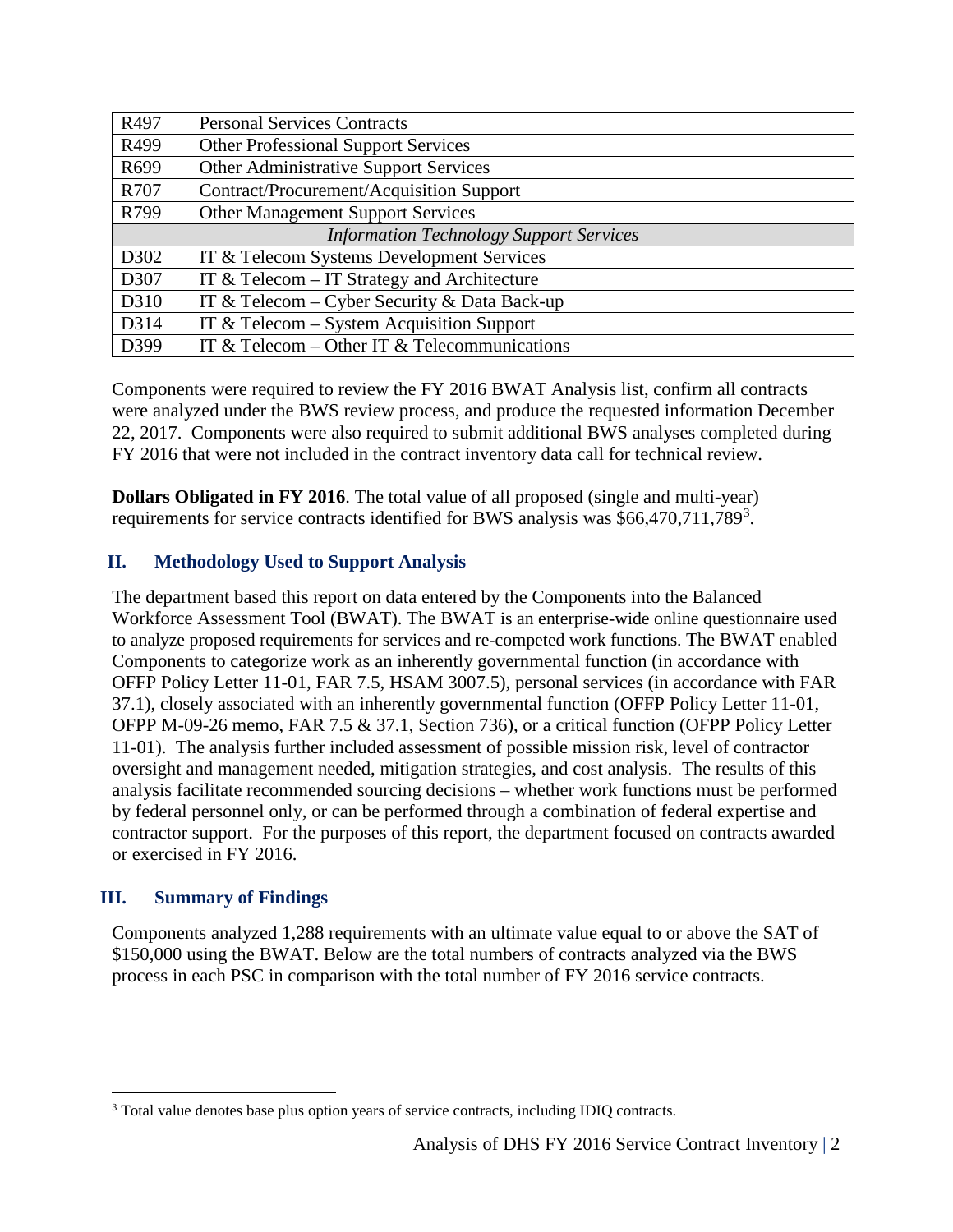| <b>PSC</b>   | <b>ANALYSES</b> | <b>TOTAL CONTRACTS</b> |
|--------------|-----------------|------------------------|
| <b>B505</b>  | 12              |                        |
| D302         | 75              | 69                     |
| D307         | 38              | 15                     |
| D310         | 33              | 34                     |
| D314         | $\tau$          | 3                      |
| D399         | 105             | 220                    |
| R406         | $\overline{7}$  | 7                      |
| R408         | 215             | 183                    |
| R410         | 30              | 19                     |
| R413         | $\overline{0}$  | $\overline{0}$         |
| R423         | $\overline{4}$  | $\overline{2}$         |
| R425         | 128             | 100                    |
| R497         | 8               | $\overline{0}$         |
| R499         | 115             | 128                    |
| R699         | 42              | 79                     |
| R707         | 24              | 15                     |
| R799         | 34              | 48                     |
| Non-SIF PSC  | 411             | 2,415                  |
| <b>Total</b> | 1,288           | 3,338                  |

# **FY 2016 SERVICE CONTRACTS ANALYZED BY PSC**

 There were no analyses completed during the FY 2016 period that produced the sourcing recommendation "Must Be Performed by Federal Employees."

# **IV. Outcomes Achieved in Accordance with Section 743(e)(2)**

#### **1. Any personal services contract listed in the inventory has been executed, and is being performed, according to applicable laws and regulations.**

 The BWS analysis of proposed requirements for services addresses personal services and indicates that DHS is in compliance with FAR Part 37.104, only entering into personal services contracts authorized by statute.

#### **2. As set forth in FAR 37.114, the agency is giving special management attention to functions that are closely associated with inherently governmental functions.**

 enhanced degree of oversight to ensure the department maintained control of its mission. BWS analysis includes items in the BWAT to assess the extent to which a function might be closely associated with inherently governmental functions. Once identified, the tool determines the appropriate mix of federal employees and contractors to perform the function with an

### **3. The agency is not using contractor employees to perform inherently governmental functions.**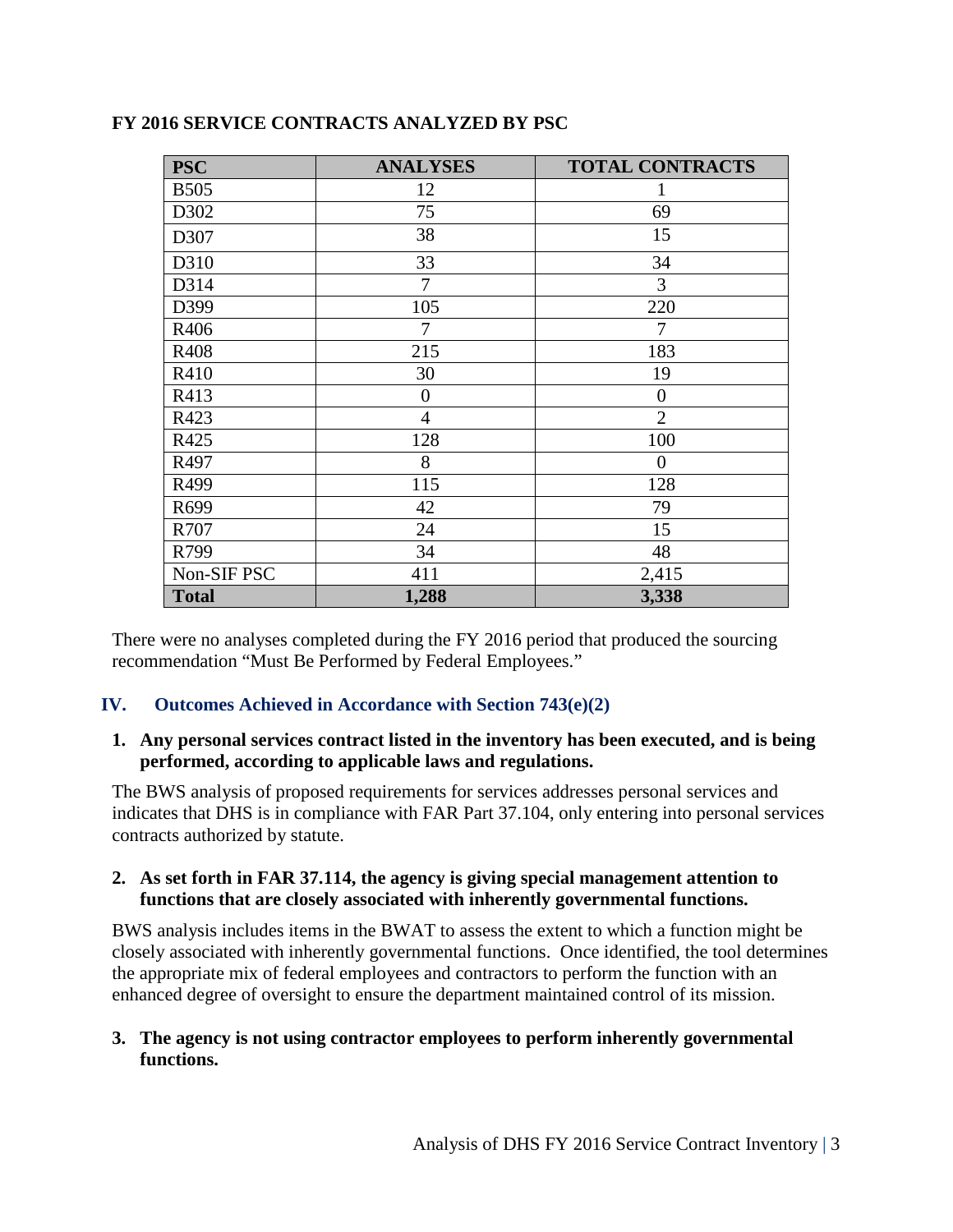applicable contracts were identified as performing inherently governmental functions. In the department's review of the proposed requirements for service contracts, none of the

# **4. The agency has specific safeguards and monitoring systems in place to ensure that work being performed by contractors has not changed or expanded during performance to become an inherently governmental function.**

 DHS depends on well-trained Contracting Officer Representatives (CORs) to advise Contracting contract performance. Officers that contractors do not inadvertently assume inherently governmental functions during

# **5. The agency is not using contractor employees to perform critical functions in such a way that could affect the ability of the agency to maintain control of its mission and operations.**

 BWS enables DHS program offices to evaluate critical functions prior to solicitation to assess whether the department has sufficient internal capability to control its mission, including:

- Relationship of the work to the department's mission;
- Complexity of the function;
- Extent of sufficient in-house capability to perform the function;
- Impact of contractor ceasing performance; and
- Risk of function evolving into inherently governmental (i.e., restricted) work.

# **6. There are sufficient internal agency resources to manage and oversee contracts effectively.**

 Components provide information about the sufficiency of contract management through the BWS supports DHS program offices to identify the number of federal workers providing oversight and management of service contracts prior to the solicitation process. In addition, availability of appropriately trained and experience contract administration staff. DHS uses technical subject matter experts (SMEs), in addition to CORs and Contracting Officers, to administer its complex contracts.

# **V. Explanation of actions taken or planned to resolve weaknesses**

Since deploying the BWAT, the DHS is monitoring Component activity and compliance with the mandatory use requirement. As Components continue to integrate the BWAT and BWS processes into their business processes, DHS conducts audits to evaluate program implementation, use, and compliance with associated guidance.

In FY 2017, DHS has:

- Completed BWS audits of several DHS Components
- Updated and enhanced the BWAT based on Component feedback